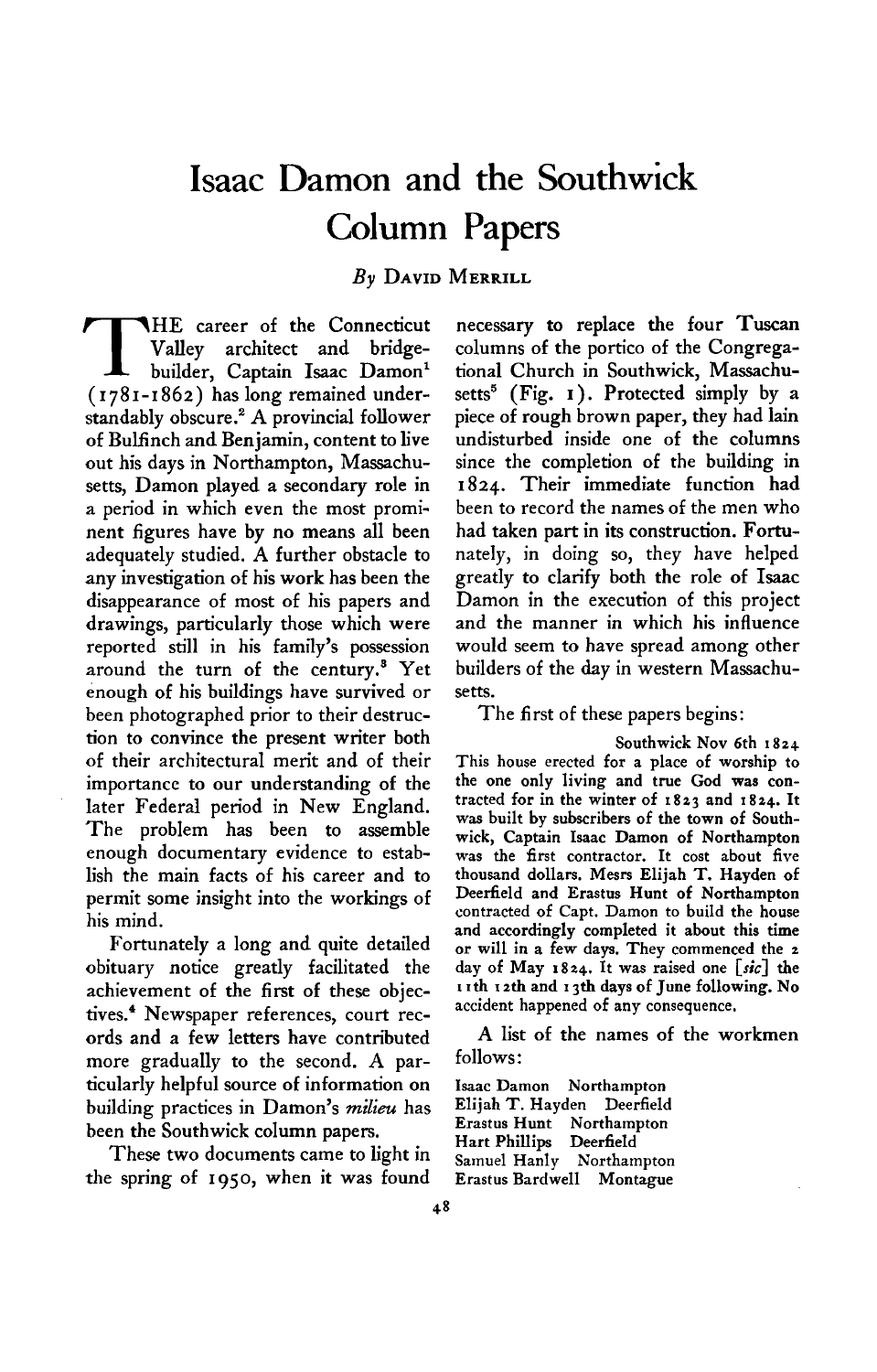

FIGURE 1. CONGREGATIONAL CHURCH, SOUTHWICK,<br>MASSACHUSETTS, 1824 Isaac Damon, architect.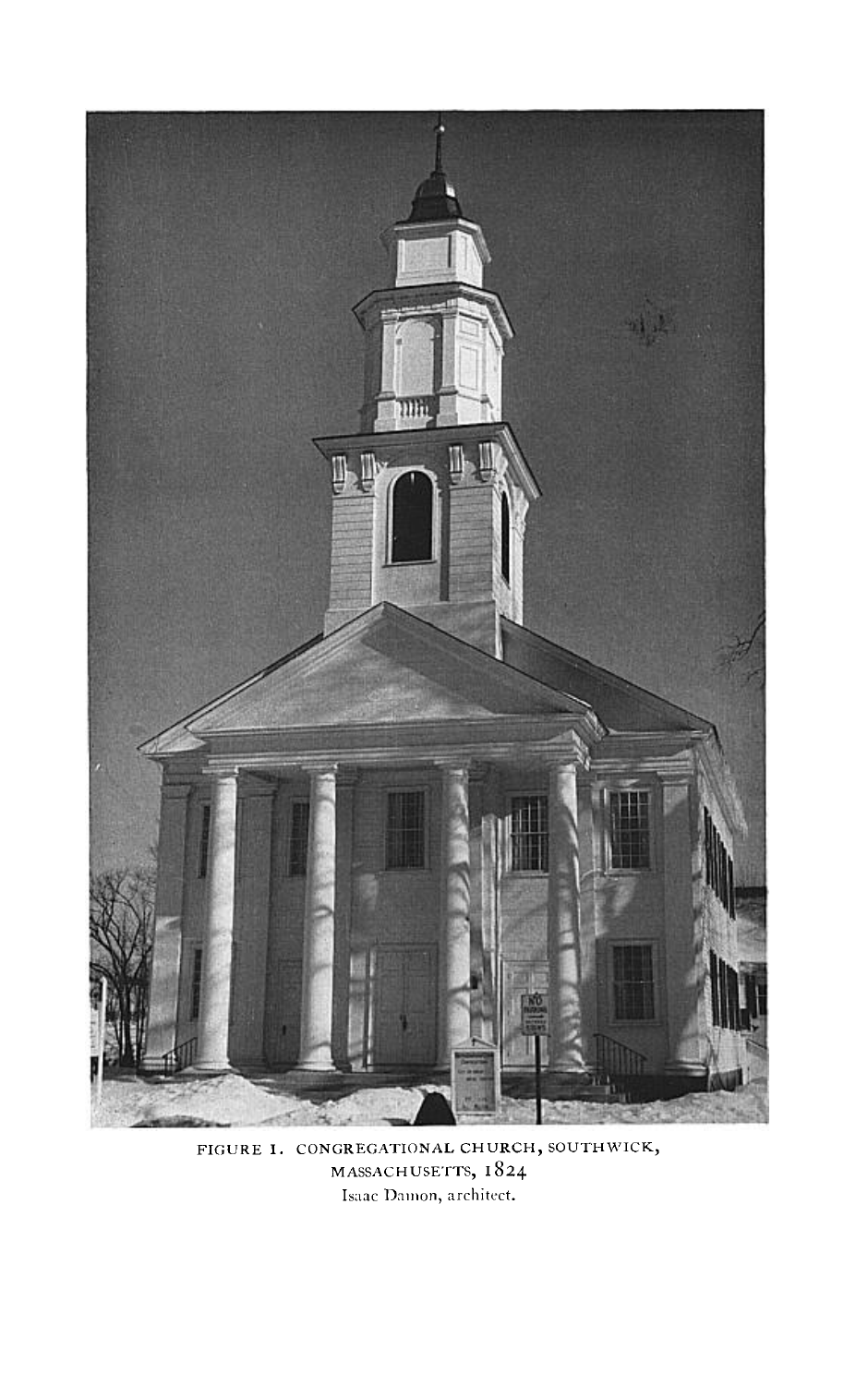

**FIGURE 2. FOURTH MEETINGHOUSE OF THE FIRST CHURCH, SPRINGFIELD, MASSACHUSETTS, I8 I9 Isaac Damon, architect.**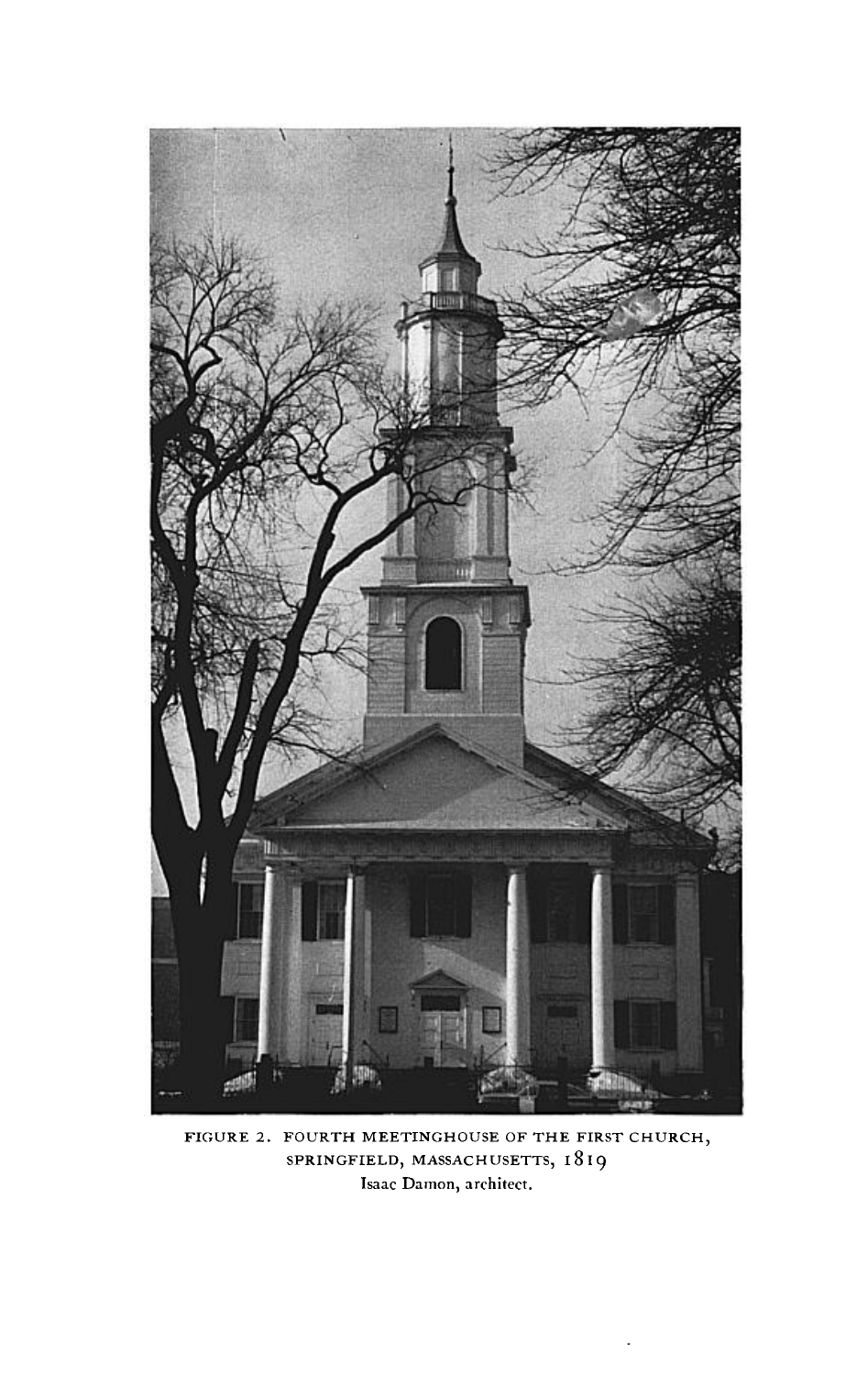**Mr. Jones and Miller of Springfield Mr. Alvord and two sons of South Hadley** 

**On the outside of this first list, there appeared, when it was folded, the salutation "To succeeding generations," which the author of the list had substituted for his first thought, then crossed out, "to the person or persons who shall remove these columns." Perhaps this seemed an inauspicious sentiment to insert in a building that was barely completed, but the idea persisted and reappeared in somewhat more positive form in the concluding paragraph of this document:** 

**To the people of Southwick who may be living when these columns shall be removed and others erected in their stead thes few lines are respectfully dedicated By their friend one of the workmen.** 

## **of Williamsburgh Mass.**

**Amasa Wade Jr.** 

**In view of this rather candid appraisal of the relative durability of these columns it is interesting to have confirmed by the second document the already evident fact that the columns were among the finishing touches added to the building immediately prior to its completion: "these columns ware builded by Erastus Hunt and Erastus Bardwell apprintes of his, Nov. 5th 1824." Headed simply "List of joiners names that worked on Southwick Congregational Metinghouse," the second paper continues, "This house was first let out to Isaac Damon Northampton, Mass. then the work let by him to Elijah T. Hayden Deerfield Mass and Erastus** 

**Hunt in Company from Northampton Mass, their hands names follow. . . ." The ensuing list omits the masons and does not identify the pew makers as such, but gives their full names, "Alva Whitmarsh, Springfield Mass Samuel Daniels Gilford Conn Seba Shephard Springfield Mass." A postscript reveals that this second paper was "writen" by Erastus Bardwell of Montague, the "apprintes" column maker who gives his age as twenty. Since it is dated a day earlier than the other paper, the idea of inserting the papers may have originated with him, or it may simply have been a common practice to do so. The discovery in the fall of 1961 of a similar document inside a pilaster in the "Assembly Chamber" of Independence Hall in Philadelphia' and the exposure of masons' signatures on the bearing surface of column bases on the East front of the national Capitol during its recent rebuilding7 would appear to support the latter conclusion. If so, we may expect to benefit still further from this custom.'** 

**Of more immediate importance to the problem of Isaac Damon is the disclosure in the Southwick column papers, that he served there in the capacity of "first contractor." It should not be regarded as surprising that no mention is made of him as designer, for this aspect of his**  career was regularly ignored.<sup>9</sup> There can **in fact be little doubt that he was responsible for the design, essentially a reworking on a smaller scale of that of the First Church in Springfield, which he built in I 8 19, and of which he was acknowl**edged to be "the Architect"<sup>10</sup> (Fig. 2). **Since Damon is known to have provided plans for buildings which he did not himself construct, and to have built from the plans of others as well as from his own, his appearance in yet another role in**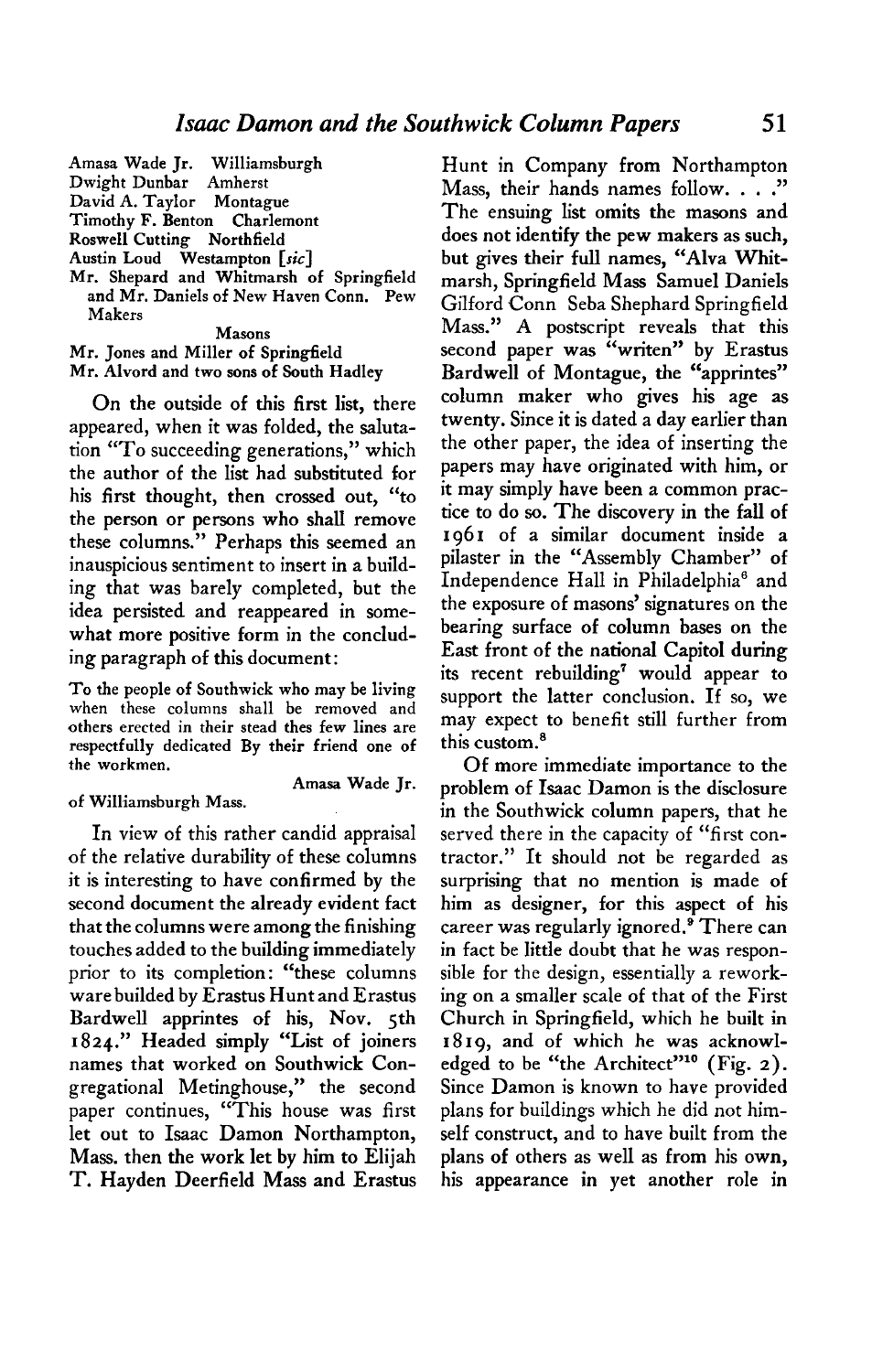

**FIGURE 3. CONGREGATIONAL CHURCH, MONTAGUE, MASSACHUSETTS, I8 34**  Henry and Zebina Taylor, builders.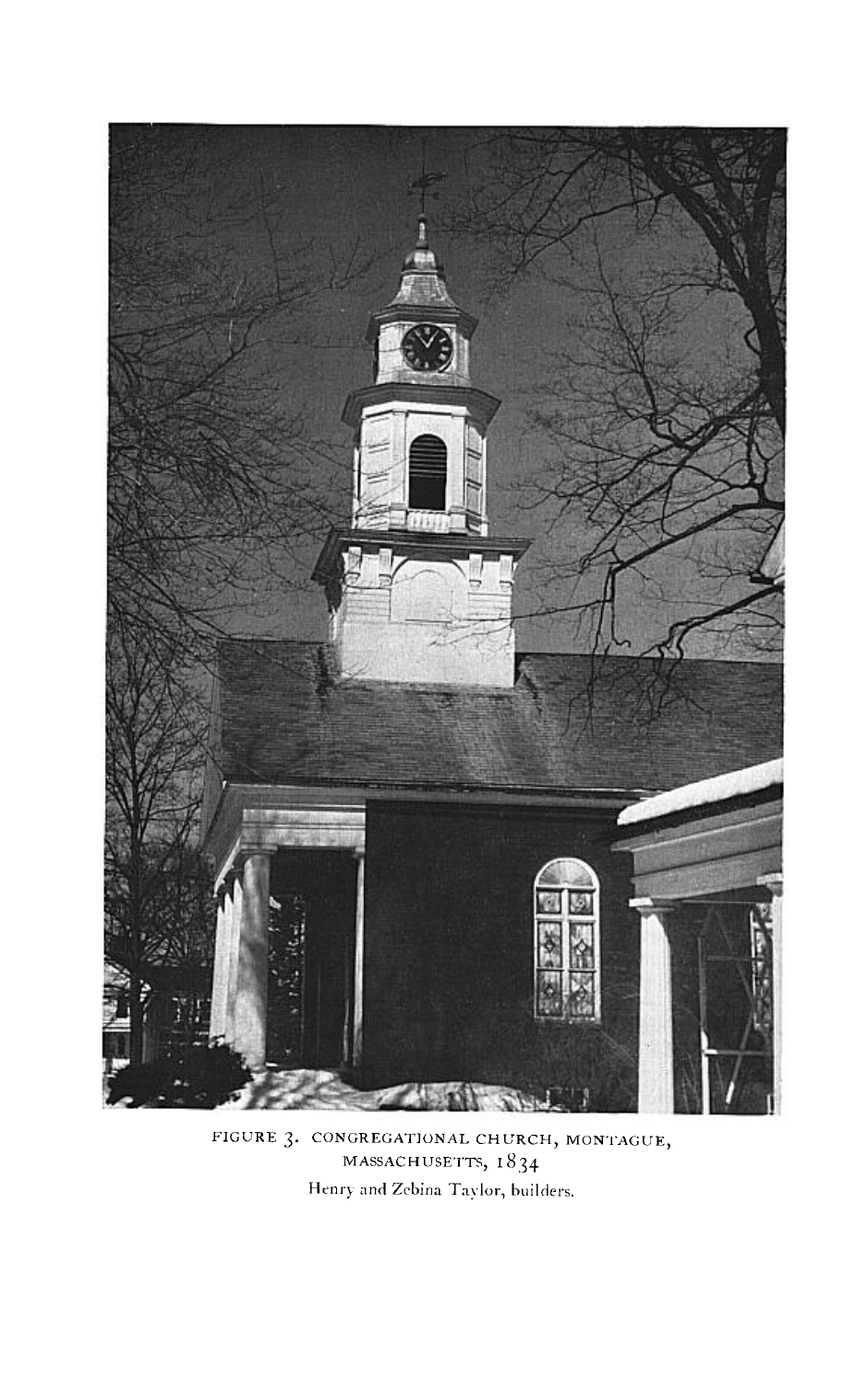

FIGURE 4. TOWER OF THE CONGREGATIONAL CHURCH, DEERFIELD, MASSACHUSETTS, 1824 Winthrop Clapp, architect.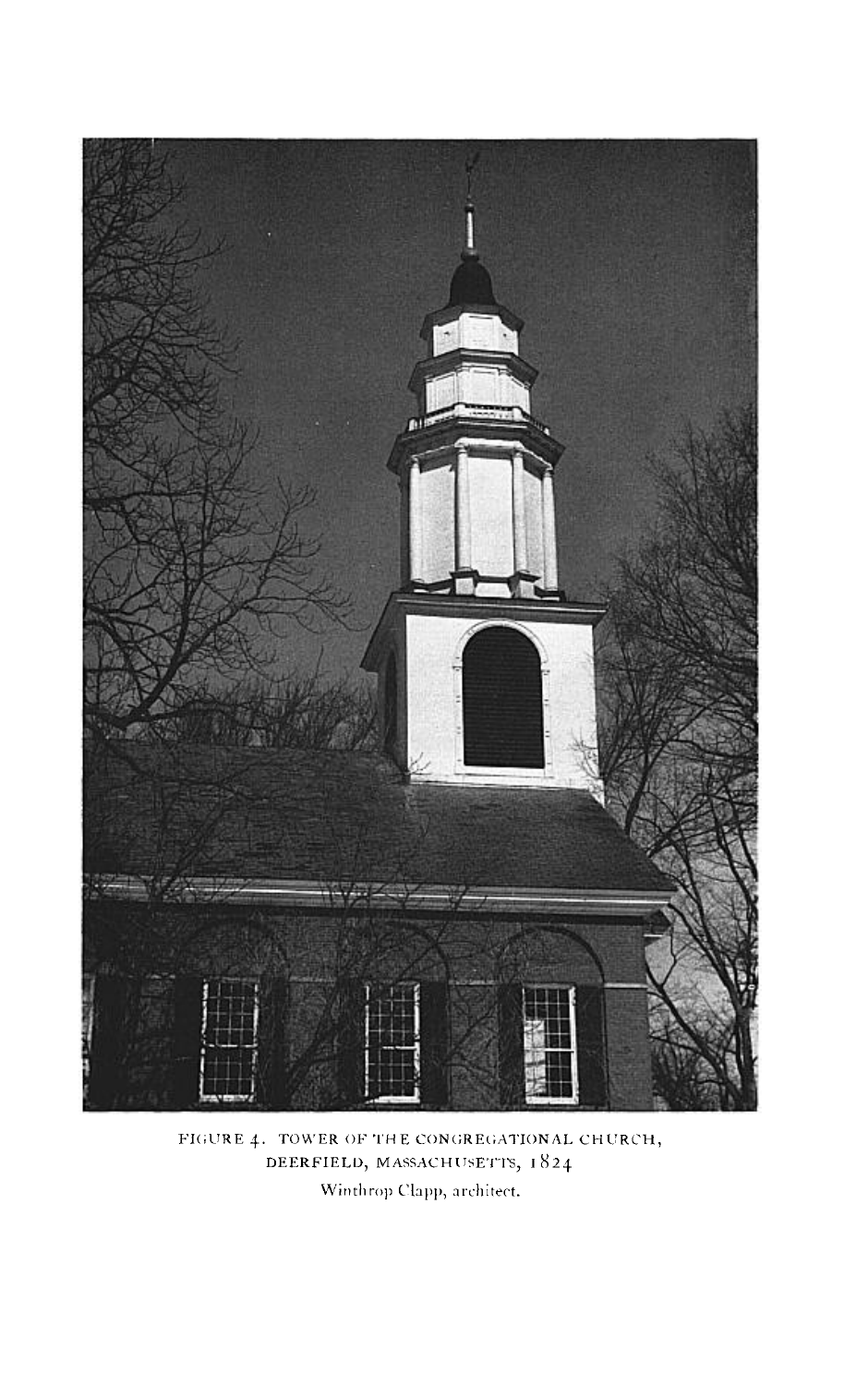**Southwick tends to make quite academi: in his case the traditional distinction between architect and carpenter-architect. As "first contractor," he was evidently in a position to supervise the execution of his design without taking a major part in the actual construction. In this he approximated the role of today's architect, except that he had a financial as well as an artistic interest in the undertaking, a financial interest not his client's but his own.** 

**A similar procedure was apparently followed in the case of the church which Damon built in Greenfield, Massachusetts, in I 8 I 9. Since he was also engaged in that year in the construction of the Springfield church, it may be that this expedient was forced upon him at that time. In any case, one of the contractors to whom he "let out" work on the Greenfield building was the same Elijah T. Hayden of Deerfield whose name appears in this capacity in the**  Southwick column papers.<sup>11</sup> Hayden's **partner on the earlier job was a Clement Coffin ; the meticulous accounts of the**  treasurer of the Greenfield proprietors<sup>12</sup> **contain frequent references to payments made to Hayden and Coffin on Damon's order. These accounts give no indication, however, of the names of the workmen who in turn were hired by them, let alone of the towns from which they came. This information is therefore particularly welcome in the Southwick papers, as it establishes that even ordinary workmen might travel considerable distances to a construction job at this time, being drawn by a contractor from towns scattered all**  around his own county, rather than from **the county in which the project was located. This helps to place in perspective the rather contradictory impression given by a clause in the contract which Damon** 

**drew up in I 820 for a church in Granby,**  Massachusetts:<sup>18</sup>

**It is expected by the said Damons to give preference to any of the Inhabitants of Granby who at a fair price and seasonably would furnish materials, Carpenters work or team work necessary on and about said building.** 

**That such parochial concerns did not always affect the composition of the working force actually employed is evidenced by the absence of local workmen from the Southwick lists and is further emphasized by the inclusion of a farranging specialist, the pew maker, Mr. Daniels of New Haven or "Gilford." Indeed, the existence of a more or less regularly migratory group of workmen implies a considerable degree of specialization and this in turn helps to explain how Damon's influence spread.** 

**Asher Benjamin has given us the conventional image of the "country builder,14 earnest but untutored, cut off from informed architectural counsel, and dependent on the clarity of such books as Benjamin's own builders' guides for enlightenment and example. Such an image, though flattering to its author's ego and encouraging to its publisher's expectations, would seem to make slight allowance for the effects of a system of apprenticeship both broadly based and surprisingly mobile.** 

**Some of the effects of that system can be seen in the Congregational Church in Montague, Massachusetts, built in I 834 by Henry and Zebina Taylor" (Fig. 3) \_ The body of this church, indeed, is taken directly, if somewhat nai'vely in the matter of scale, from a published design of**  Asher Benjamin's.<sup>16</sup> The tower, how**ever, is a remarkably faithful adaptation of that used by Damon both in Southwick and in Greenfield. It has suffered somewhat from vertical compression in the**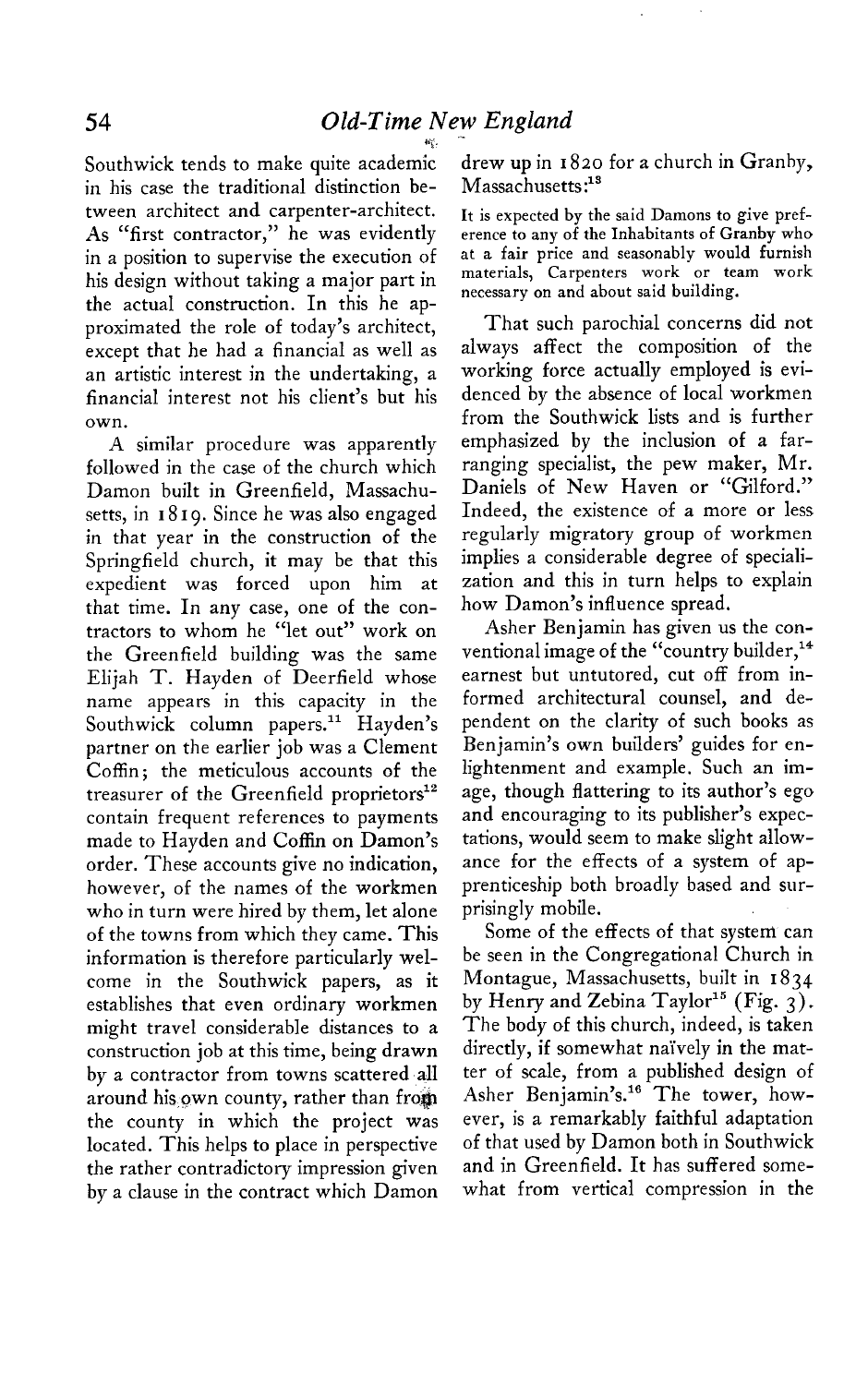

**FIGURE 5. CONGREGATIONAL CHWRCH, BLANDFORD, MASSACHUSETTS, 1822**  Isaac Damon, architect.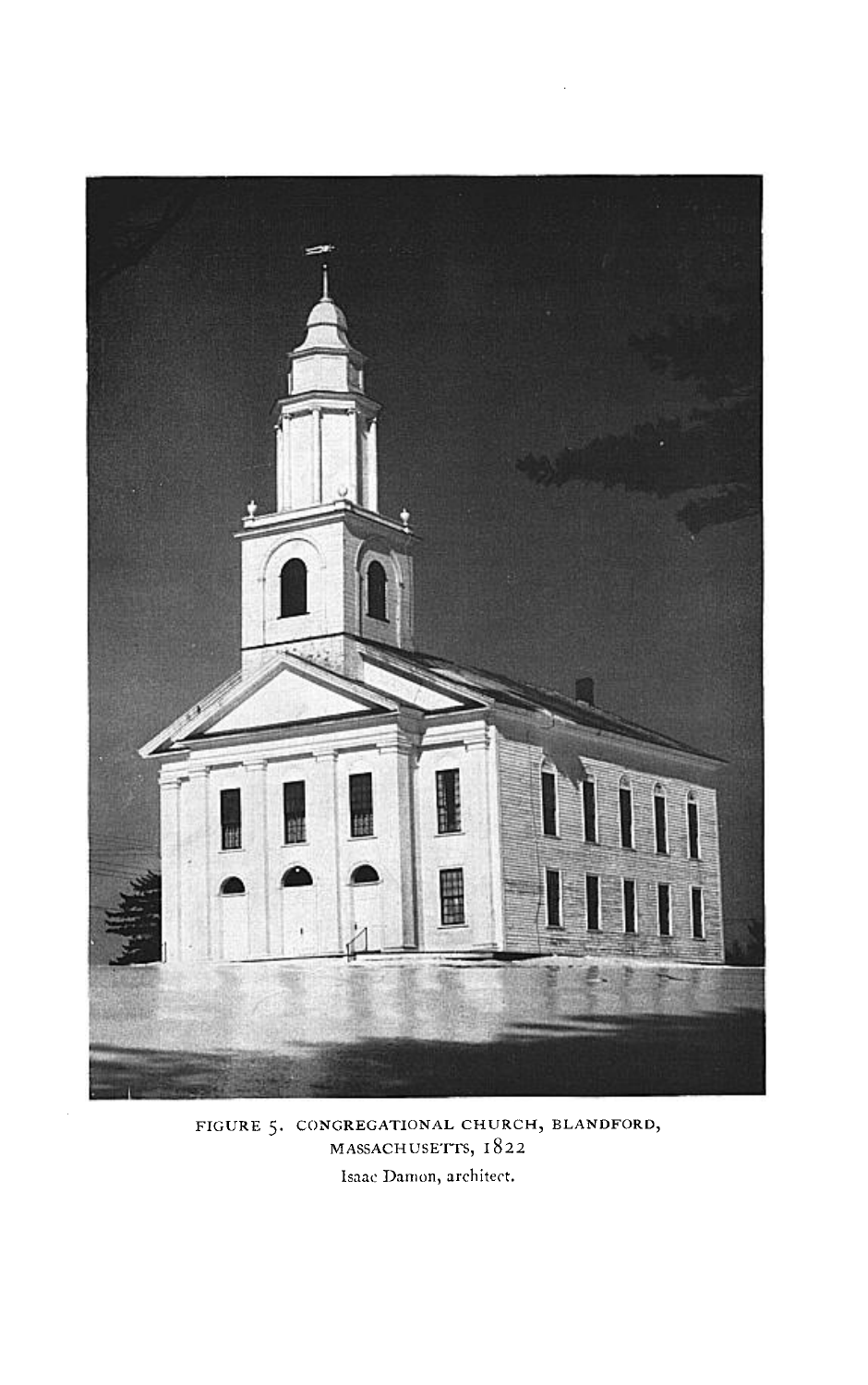**square base stage and lost something of the elasticity evident in the proportions of the panels on the angle faces of the octagonal stages, but these changes serve to reconcile it with the more nearly "Grecian" proportions of the rest of the building and are perfectly consistent. While the names of Henry and Zebina Taylor do not appear on the Southwick lists, that of David Taylor of Montague does, suggesting that the Montague tower design may well derive not from casual adaptation of a convenient model but from direct experience in the creation of that model.** 

**The likelihood that this inference is a valid one is enhanced not only by the authorship of the second list by another inhabitant of Montague, Erastus Bardwell, but by the more adequately documented case of still another Montague figure and exact contemporary of Damon, Captain Winthrop Clapp ( 1781- I 834). Primarily a joiner by trade, Captain Clapp took part in the building of the Greenfield church and the records indicate that he continued to be involved with Damon after the completion of that pr0ject.l' In 1824 Clapp designed and built the brick meetinghouse which still**  stands in Deerfield, Massachusetts<sup>18</sup>

**(Fig. 4). Often mistakenly attributed to Damon on stylistic grounds, this building is composed of elements from two of his churches. The exterior is taken directly from Greenfield, except for the tower; this, together with the plan of the interior, derived from Damon's church**  of 1822 in Blandford, Massachusetts<sup>19</sup> **(Fig. 5). The Blandford records are sufficient only to identify Damon as the**  "principle architect."<sup>20</sup> but Captain **Clapp took part in the construction of Damon's second Northampton Court**house in  $1823$ <sup>21</sup> and it seems quite likely **that he may have had a hand in the execution of the Blandford church the year before. His Deerfield tower contains an additional stage at the top and perhaps betrays the attitude of a joiner rather than of a carpenter in the proliferation of "inlaid" blocks in the frame surrounding the belfry opening. The greater size of that opening, too, is suggestive of a fundamentally different approach. Still the obvious debt of this building to those of Isaac Damon would seem to imply that the builders' guides of men like Asher Benjamin, though widely read and profoundly influential, served as a supplement to, rather than a substitute for, the direct communication of architectural ideas.** 

### **NOTES**

**' Throughout much of his career, Damon spelled his name with a final "s", (Damons) partly, perhaps, to avoid confusion with a distant but exactly contemporary cousin of the same name who lived not far from Northampton. By 1849, however, he had reverted to the more familiar spelling used here. His title of Captain is supposed to have derived from a period of service in the militia in Boston, though he is only recorded as having reached the rank of Cornet.** 

**'The only published account of Damon's work of any length is found in the context of an article by George Clarence Gardner entitled** 

**"Colonial Architecture in Western Massachu**setts," in The American Architect and Building **Newr, XLVII, 40-4 I. It was reprinted in the collection of articles from that periodical subsequently edited by William Retch Ware and published under the title of The Georgian Period (Boston, 1899-x902), Part V, pp. 65- 7'.** 

**s Gardner mentions plans and "very interesting papers" in the possession of the architect's daughter at the time he wrote. Damon's house on Bridge Street in Northampton, according to tradition, built and occupied by him shortly after his arrival there, was left to the North-**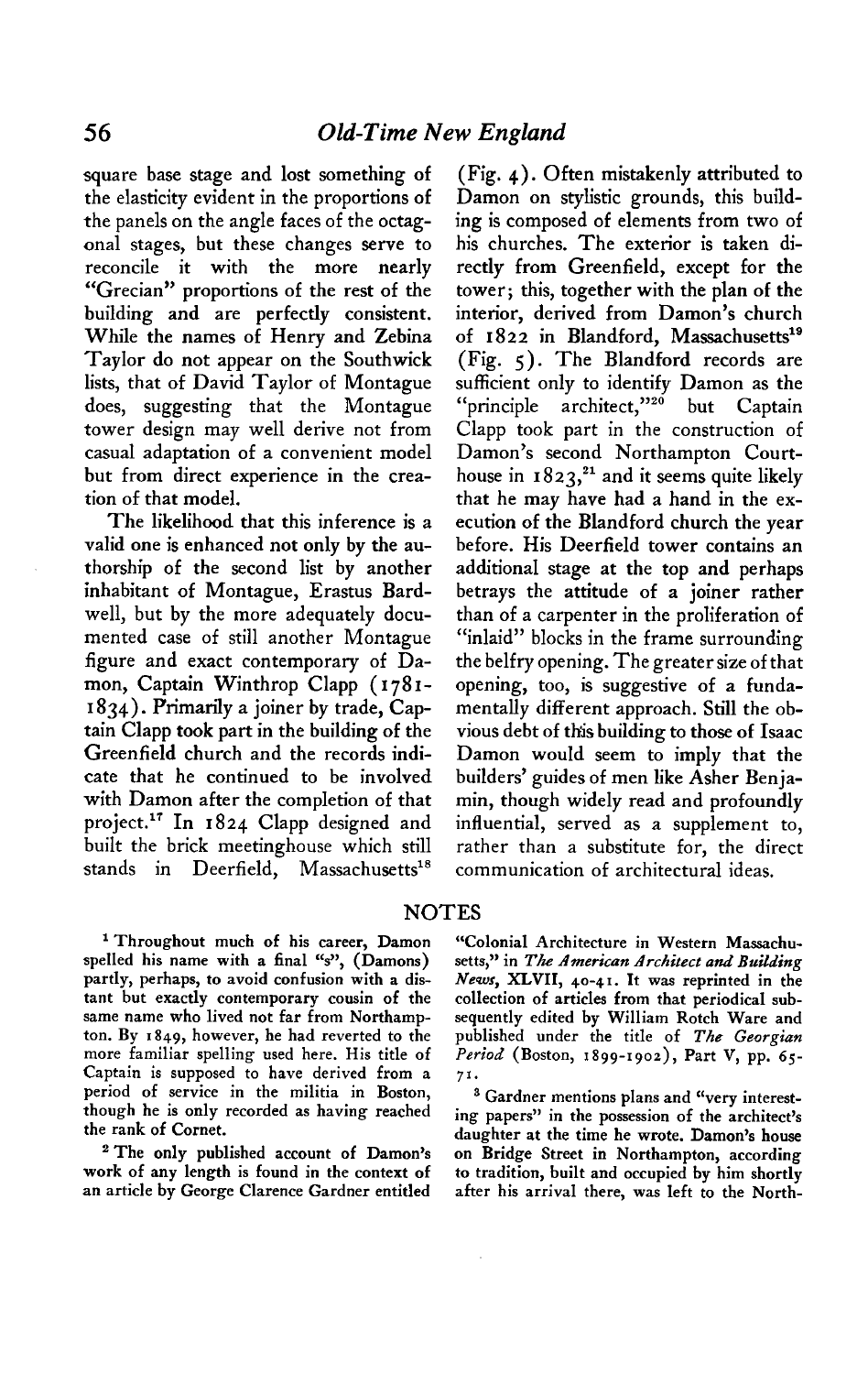**ampton Historical Society by his granddaugh- century. The other was born in Williamsburg, ter at her death in 1942, but only a pair of Massachusetts, but spent most of his career in house elevations were found among his effects. Syracuse, New York.** 

<sup>4</sup> First published in the Northampton Free Press, December 5, 1862, this notice was reprinted with slight alterations in The Cen**tennial Gazette, a special memorial edition of the Hampshire Gazette, published September 6, 1886, and again in the same publication on August 4, 1904.** 

**5 These papers are now kept in a bank vault by the church, which has inserted photostatic copies of them in the rebuilt columns.** 

**6 A report of this discovery was included in a paper delivered at the annual meeting of the Society of Architectural Historians in January of 1962 by Lee H. Nelson and Penelope Hartshorne of the National Park Service. The paper was entitled "The Assembly Room of the Pennsylvania State House-Scene of the Declaration of Independence."** 

**' Mario E. Campioli revealed the existence of these signatures in the course of his "Comparative Study of the Exterior Details of the U. S. Capitol Building," also presented at the ,962 meeting of the SAH.** 

**s The choice of the column as the location for builders' signatures in these several instances would seem to relate interestingly to the remarks on the symbolic importance of the**  column made by Professor Ernest H. Brandl, **at the 1962 SAH meeting in the course of his illuminating paper on "Adolf Loos and the Chicago Tribune Building."** 

**9 That the "status" of the architectural profession has changed drastically since his day is indicated by the fact that only buildings which Damon actually built or helped build were included in his obituary notice. Buildings he designed but did not execute were omitted.** 

<sup>10</sup> The Hampshire Gazette on August 31, **I 8 I 9, reprints an account from the Springfield Federalist for August 25 of the dedication of the new building on the previous Thursday (August IS), which refers to "Capt. ISAAC DAMON, the Architect." Though this title was often loosely applied, Damon's obituary notices made clear that the buildings mentioned were all "from plans of his own drawing."** 

**I1 I am indebted to Professor Harley J. Mc-Kee for the information that this Elijah T. Hayden was one of two builders of the name who were active in this region in the nineteenth** 

<sup>12</sup> These records, entered in bound note**books, have been preserved by the church, while the building with which they were concerned was outgrown and replaced in just fifty years.** 

<sup>13</sup> This contract is preserved among the **court records of the lawsuit which resulted from a disagreement over the location of the building in question: Records of the Supreme**  Judicial Court, Northampton, April Term **1824, Vol. 4, 119-127.** 

**l4 Cf., e.g., the Preface to his Practice of**  Architecture (Boston, 1833), p. iii.

**l5 These are the only builders' names mentioned in the surviving church records, although, again, we must assume they were not alone in the project.** 

<sup>16</sup> The Rudiments of Architecture, 2nd Edi**tion (Boston, 1820), Plates A and B. These**  plates also appeared in The American Builder's **Companion, 5th Edition (Boston, r 826).** 

**Ii The Treasurer's Book has an entry on page 86 dated "Sept I 1820" and signed by "Isaac Damons." "To the Treasurer of the second Congregational Meeting House Please transfer to Hayden & Coffin two hundred & four dollars worth of stock in the said House which was sent me by the hands of Winthrop Clapp." The Greenfield meetinghouse was dedicated on November 1 o, I 8 t 9.** 

**rs Juliette Tomlinson of the Connecticut Valley Historical Museum in Springfield, Massachusetts, first discovered the notice in the Franklin Herald, published in Greenfield, January 4, 1825, which describes the dedication of the Deerfield church on the twentysecond of December previous and pays tribute to the skill of Captain Clapp.** 

**l8 Both buildings originally were arranged with the chancel at the entrance end of the building occupying some of the space gained from the projection of the entrance bay forward of the main facade. In Blandford a second chancel was constructed at the opposite end and the pews reversed, together with other alterations, in r 866.** 

**\*O The record book of the First Christian Society in "Blanford" has entered on the flyleaf the dates of the laying of the cornerstone by Damon (June I 2, I 822), of the raising a**